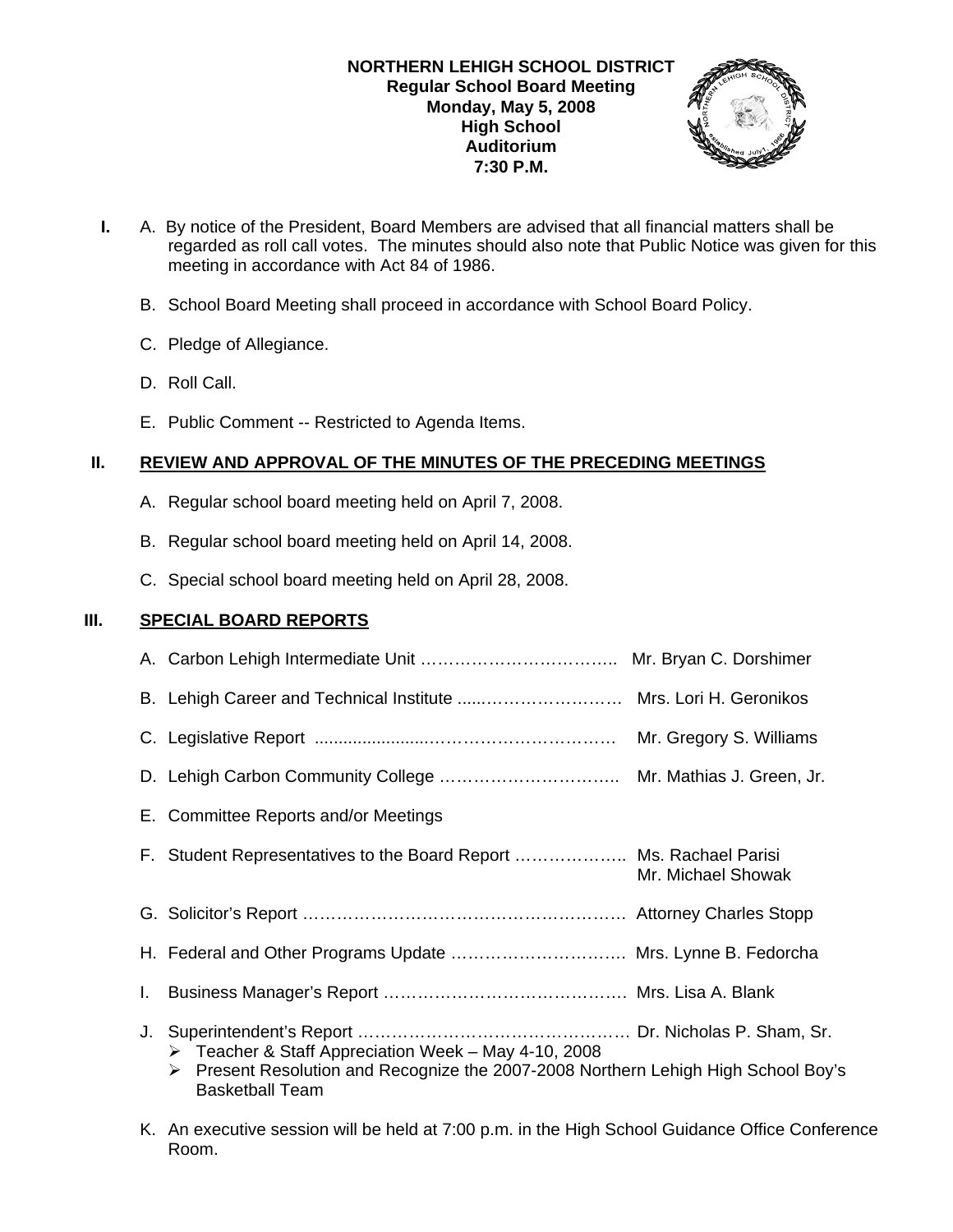### **IV. PERSONNEL**

### A. Substitute - Non-Instructional

1. Approve the following as a substitute aide for the 2007-2008 school year at the approved 2007-2008 Supplementary Personnel Salary Schedule substitute rate:

Nicole Evans

B. Resignations/Retirement

Accept the resignation of Donna Ondrasik from her position as cafeteria monitor at the high school, effective June 13, 2008.

C. Co-curricular Volunteers 2007-2008

Stanley Montrom\* Assistant Girl's Soccer Coach **\*Pending TB Testing** 

D. Acknowledge the following teachers who have completed the requirements per the Collective Bargaining Agreement that would entitle them to a salary increase for the second semester of the 2007-2008 school year:

| Jason Reinhard |             |
|----------------|-------------|
| From:          | Step 11B+24 |
| To:            | Step 11M    |

# E. Unpaid Leave of Absence

- 1. Approve the request of Susan DeFrain, Peters Elementary cook's helper, to take an unpaid leave of absence beginning April 23, 2008. She will be using her accumulated sick days and upon exhaustion of those days is requesting an unpaid leave for medical reasons. She is planning to return to work upon release from her doctor.
- 2. Approve the request of Kristin Hubbs, Middle School teacher, to take and unpaid leave of absence beginning on or about May 13, 2008. She will be using her accumulated sick days and upon exhaustion of those days is requesting an unpaid leave for medical reasons. She plans to return to work on or about June 16, 2008, pending release from her doctor.

# **V. CONFERENCES**

A. Diane Ruff will be attending the Pennsylvania School Nutrition Association Annual Nutrition Conference from July  $19<sup>th</sup> - 23<sup>rd</sup>$  at the Pennsylvania Convention Center in Philadelphia, PA. Registration fee - \$94.00; Pre-Conference Session - \$75.00; Estimated Total Cost - \$169.00. Mrs. Ruff belongs to a food service organization that will be paying for her lodging, additional \$94.00 registration fee and other costs. **(Attachment #1)**

# **VI. POLICY**

A. Field Trip

Anatomy & Biology II – High School – Mutter Museum, Philadelphia, PA – June 3, 2008 – Funded by Student's and School District Budget

# **VII. CURRICULUM AND INSTRUCTION**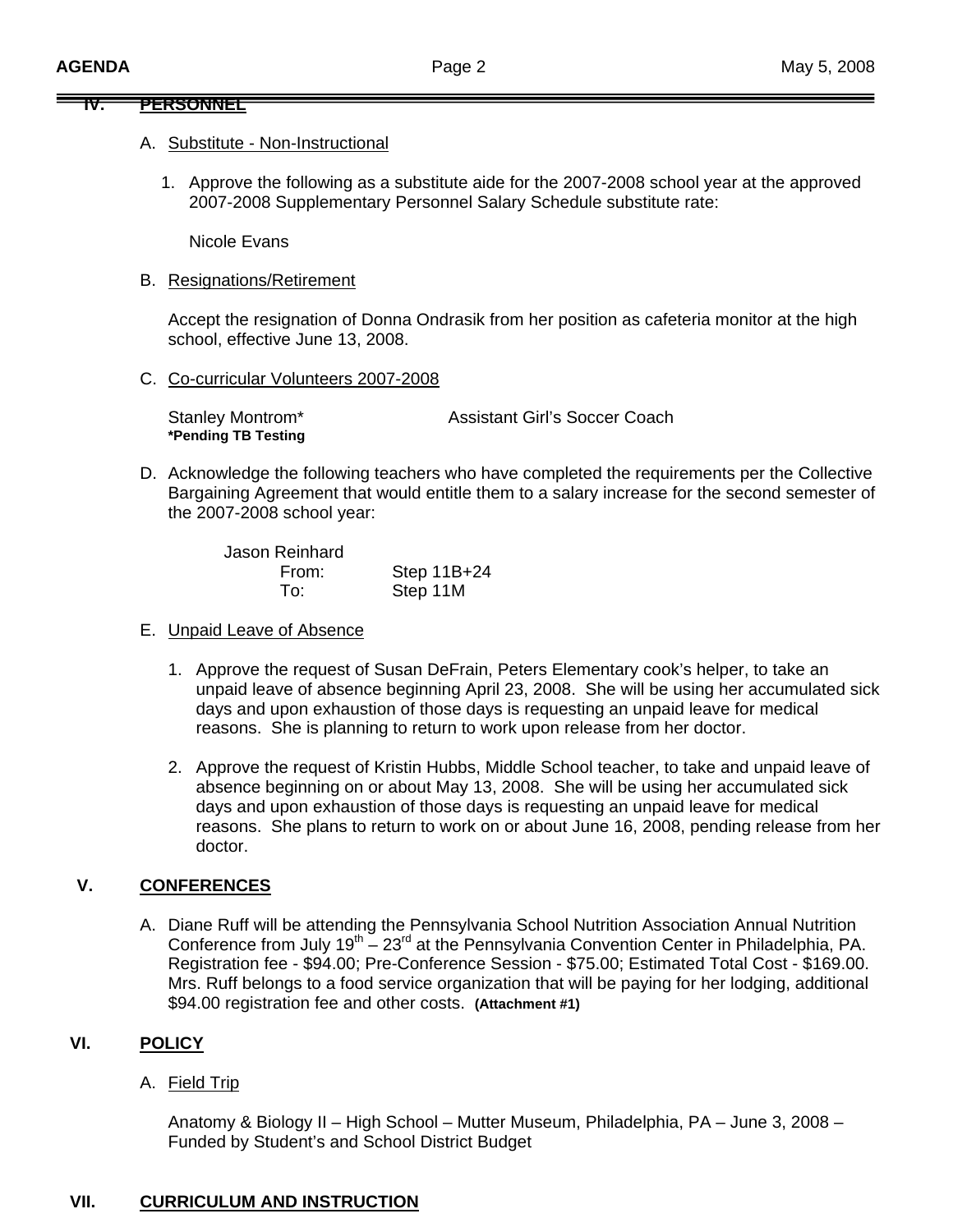A. Approve to authorize proper officials to ratify a contractual agreement between the Northern Lehigh School district and the Carbon Lehigh Intermediate Unit #21 to continue the Driver Education Program in our district at a cost of \$2,100.00 effective July 1, 2008 through June 30, 2009. There is no increase in the cost of the program over last year. **(Attachment #2)**

### **VIII. OLD BUSINESS**

### **IX. NEW BUSINESS**

A. Approve the Memorandum of Understanding between the Northern Lehigh School District and the Northern Lehigh Educational Support Personnel Association. **(Distributed to all Board Members at April 28th Special Board Meeting)**

### **X. FINANCIAL**

- A. Approve the Arthurs Lestrange Cash Management Portfolio for the month of March 2008. **(Attachment #3)**
- B. Authorize administration to move forward with the spending of the EITC money donated by the Northern Lehigh Education Foundation for the building of the high school science lab. This money will be used to purchase science equipment for the science department.

# **XI. LEGAL**

# **XII. CORRESPONDENCE**

### **XIII. INFORMATION**

- A. Minutes of the Lehigh Career and Technical Institute Joint Operating Committee Meeting held on March 26, 2008 and the LCTI Director's Report for April 2008.
- B. Minutes of the Lehigh Carbon Community College Board of Trustees meeting held on April 3, 2008.
- C. Minutes of the Carbon Lehigh Intermediate Unit 21 Board of Directors meeting held on March 17, 2008.

# **XIV. RECOGNITION OF GUESTS**

### **XV. ADOPTION OF PROPOSED FINAL BUDGET FOR 2008-2009**

A. It is recommended that he Board of Education adopts the proposed general fund final budget of the Northern Lehigh School District for the 2008-2009 school year in the amount of \$28,929,030. This is an increase of \$2,468,048 or 9.3% over last year's figures.

 The preliminary budget is adopted with a 1.984 mill increase for Lehigh County and a 1.981 mill increase for Northampton County.

### B. **Legal Notice**